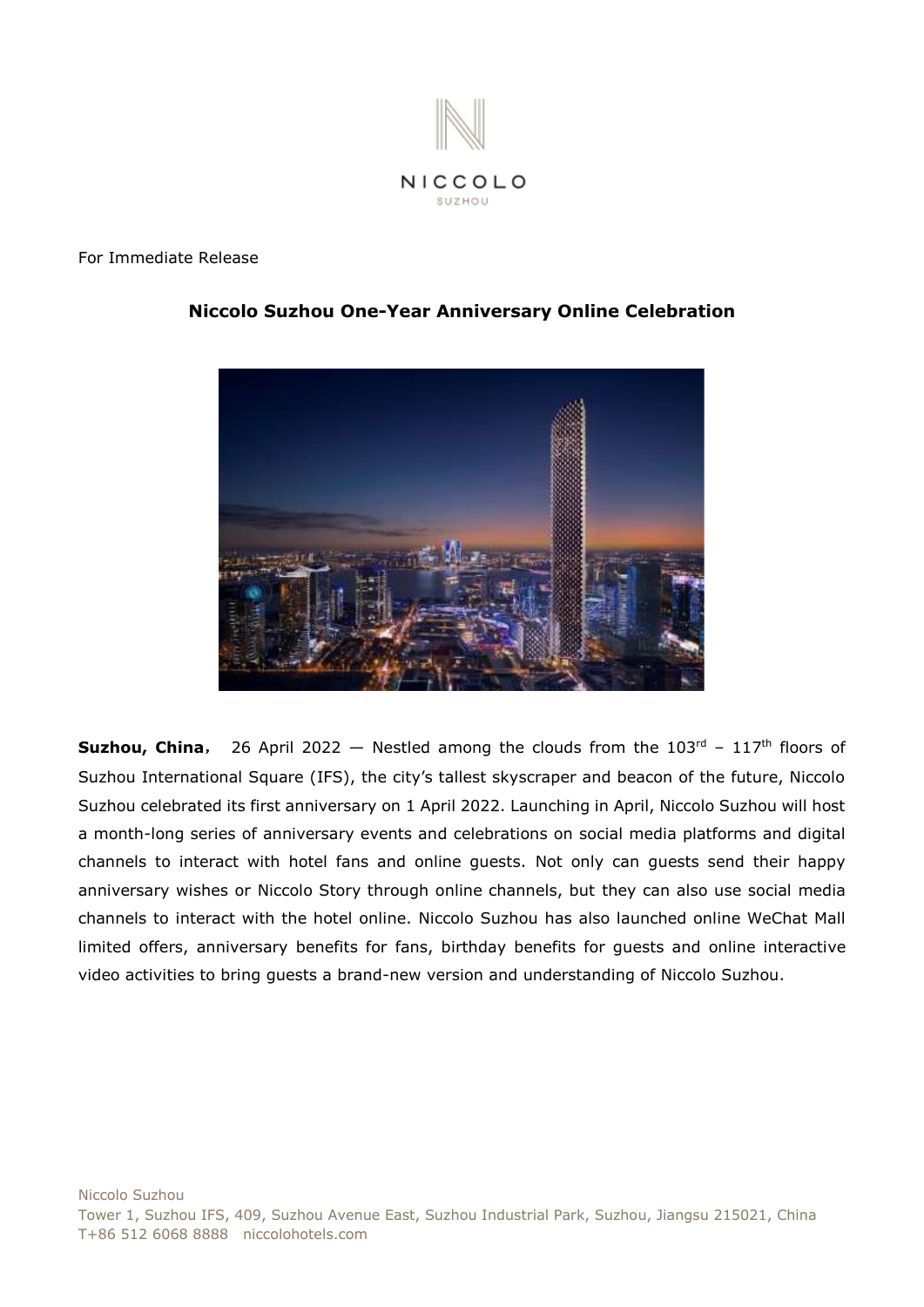

#### **Social media - Online Wishes & Online Interaction**

From 1 April to 30 April 2022, guests have the chance to win a lucky draw to receive hotel experience vouchers for room stays, dining experiences, a Lancôme co-branding afternoon tea set and various tailor-made hotel anniversary gifts from the hotel's official social media accounts (WeChat, Weibo, TikTok, Little Red Books, We-video channels), as well as leave comments or repost the hotel's anniversary campaign posts and activity promotions.

#### **April-Born Guests – Exclusive Benefits**

Guests born in April who stay at the hotel during the month of April can enjoy exclusive benefits during their birthday month. Guests' birthday privileges include complimentary room upgrades and an in-room setup, a birthday cake, welcome fruit, two Niccolo eye masks and tailor-made anniversary souvenirs. In addition, birthday guests in April can enjoy an 11 per cent off discount on all dining at hotel restaurants and the bar. Niccolo Suzhou invites guests to celebrate their birthday this beautiful spring and to save the birthday memories in their heart.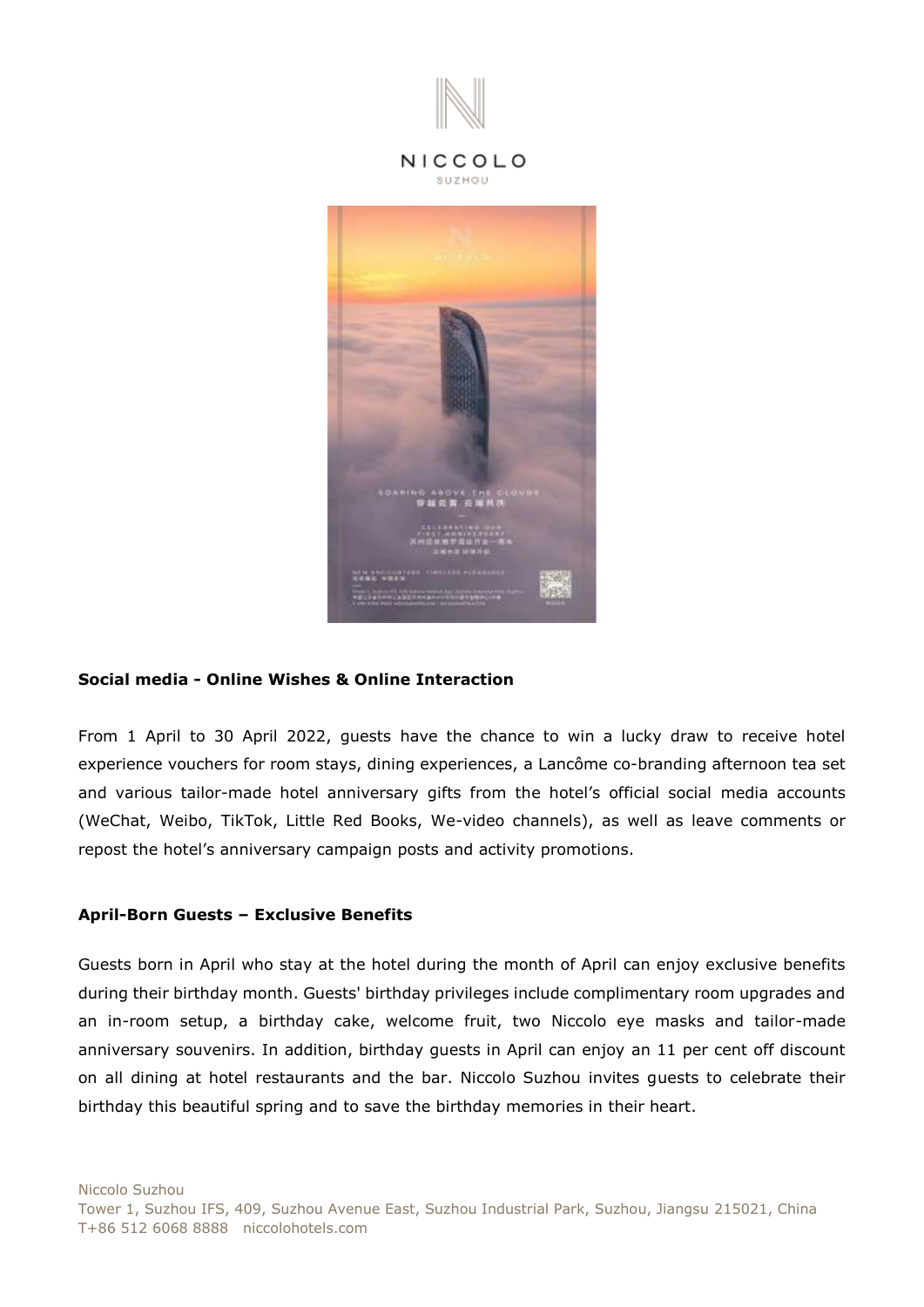

#### **Hotel Anniversary - Fan benefits**

In order to thank our guests and fans for their great support, Niccolo Suzhou will host the anniversary limited offers from 26 April to 10 May. A variety of limited-time offers will be presented on the hotel WeChat Mall anniversary page, where our products' prices start from CNY11+. The offer page will be inclusive of various anniversary rooms, dining packages and limited-time offers. Guests can also reserve room offers through [Niccolo Suzhou's official webpage](https://www.niccolohotels.cn/en/niccolo/hotels/china/suzhou/niccolo_suzhou/offers/swing_of_lights.html) or other online booking platforms.



## **Niccolo Suzhou One-Year-Anniversary Online Product Launch**

## **Swing of Lights Room Package**

To celebrate the hotel's first anniversary, Niccolo Suzhou launched the "Swing of Lights" room package, which offers room rates starting from CNY2,200 per room, per night. Guests can stay in a spacious N1 deluxe room with a free upgrade to an N1 lake view room while starting a luxurious journey this spring by sleeping above the clouds and indulging in an in-room afternoon tea set. Guests will also be presented with customised hotel anniversary souvenirs. The hotel also provides a round-trip transfer service for guests from other provinces to ensure an effortlessly luxurious experience.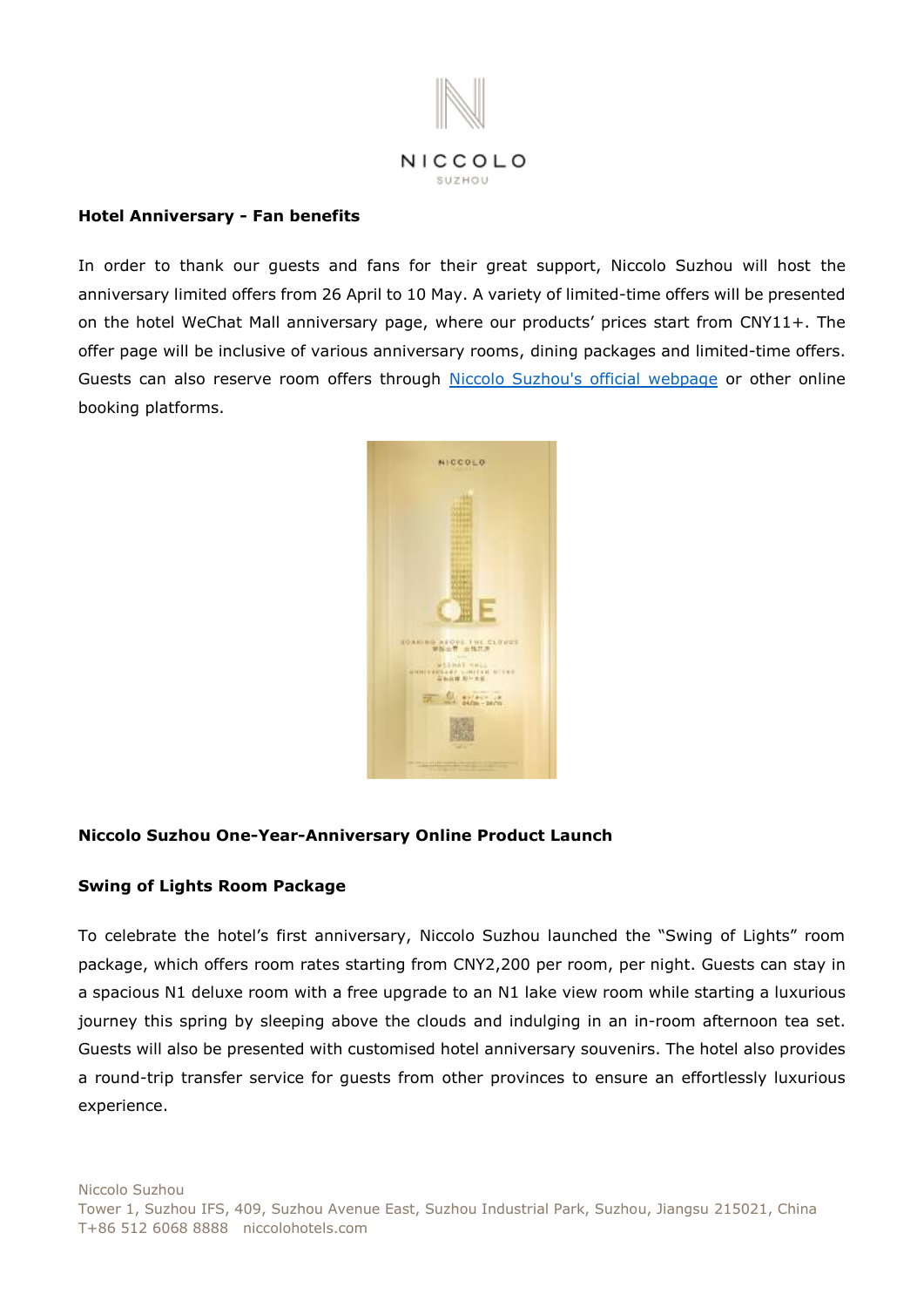

#### NICCOLO SUZHOU



Besides the room offer, the hotel's anniversary dining offers are truly value for money for fans and hotel guests. Prices for dining offers start from CNY11. Products include a CNY11 beverage voucher and a CNY111 healthy lunch voucher to use at The Tea Lounge; a CNY211 cocktail package at BAR 115; and a CNY311 Spaghetti all'Astice for two at Niccolo Kitchen. Even more exclusive anniversary dining offers await guests and fans at the hotel's WeChat Mall. Niccolo Suzhou invites its customers to join the hotel's online shopping festival for its anniversary celebration.

## **CNY698 Lancôme Co-Branding Afternoon Tea Set**

Niccolo Suzhou, in partnership with French luxury skincare brand Lancôme, will present the Lancôme co-branding afternoon tea set inspired by Lancôme 'Absolue Rose' Skincare series. This exquisite tea set includes a selection of tailor-made Niccolo desserts and savouries enhanced by the pairing of oysters with caviar and lightly chilled Niccolo Prosecco. By purchasing the Lancôme co-branding afternoon tea, guests may have the chance to redeem one Lancôme gift set valued at CNY1,000 when they register as a Lancôme member. Bring the Lancôme skincare gift set home after enjoying the tailor-made Lancôme afternoon tea above the clouds at Tea Lounge on the 115th floor, continuing this sensational indulgence from our place to yours. The pre-order for this tea set will launch in hotel WeChat Mall anniversary page on 26 April, guest can validate their purchase starting from 10 May.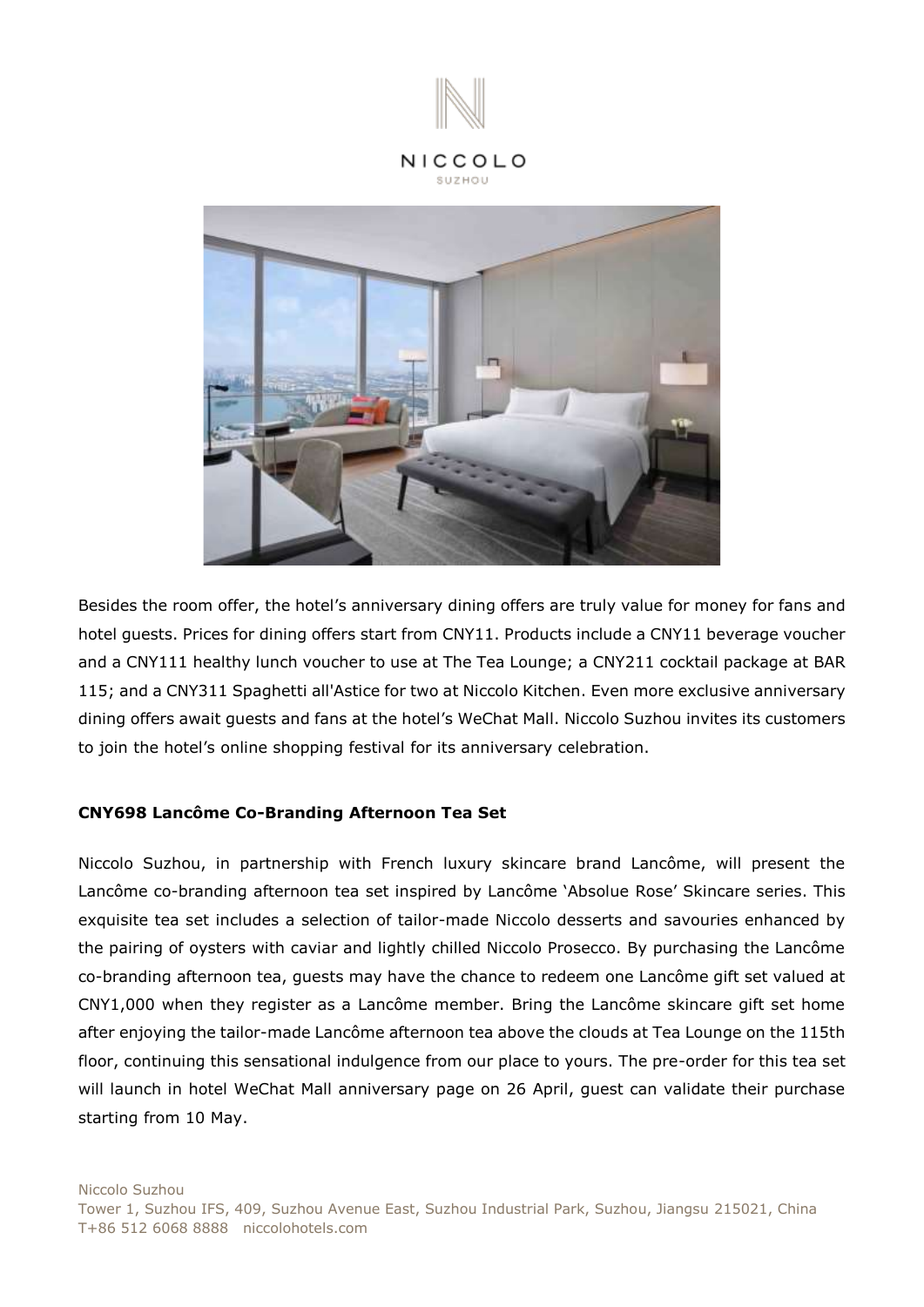

#### NICCOLO SUZHOU



## **CNY1,888 Anniversary Food and Beverage Gift Set**

During the Niccolo Suzhou anniversary celebration, guests can snap up a F&B gift set valued at CNY4,004 for just CNY1,888. It includes gift vouchers for one Australian Wagyu Tomahawk steak, a bottle of the hotel's red wine, a Lancôme co-branding afternoon tea set and a Lancôme skincare gift box valued at CNY1,000.

# **CNY2,888 Anniversary Food and Beverage VIP Gift Set**

This CNY2,888 Anniversary VIP gift set allows guests to snap up dining vouchers worth CNY5,333 for only CNY2,888. Gift set items include: one Australian Wagyu Tomahawk steak, one whole Peking Duck, a bottle of Perrier Jouët grand brut classic champagne, a Lancôme co-branding afternoon tea set and a Lancôme skincare gift box valued at CNY1,000.



Niccolo Suzhou

Tower 1, Suzhou IFS, 409, Suzhou Avenue East, Suzhou Industrial Park, Suzhou, Jiangsu 215021, China T+86 512 6068 8888 niccolohotels.com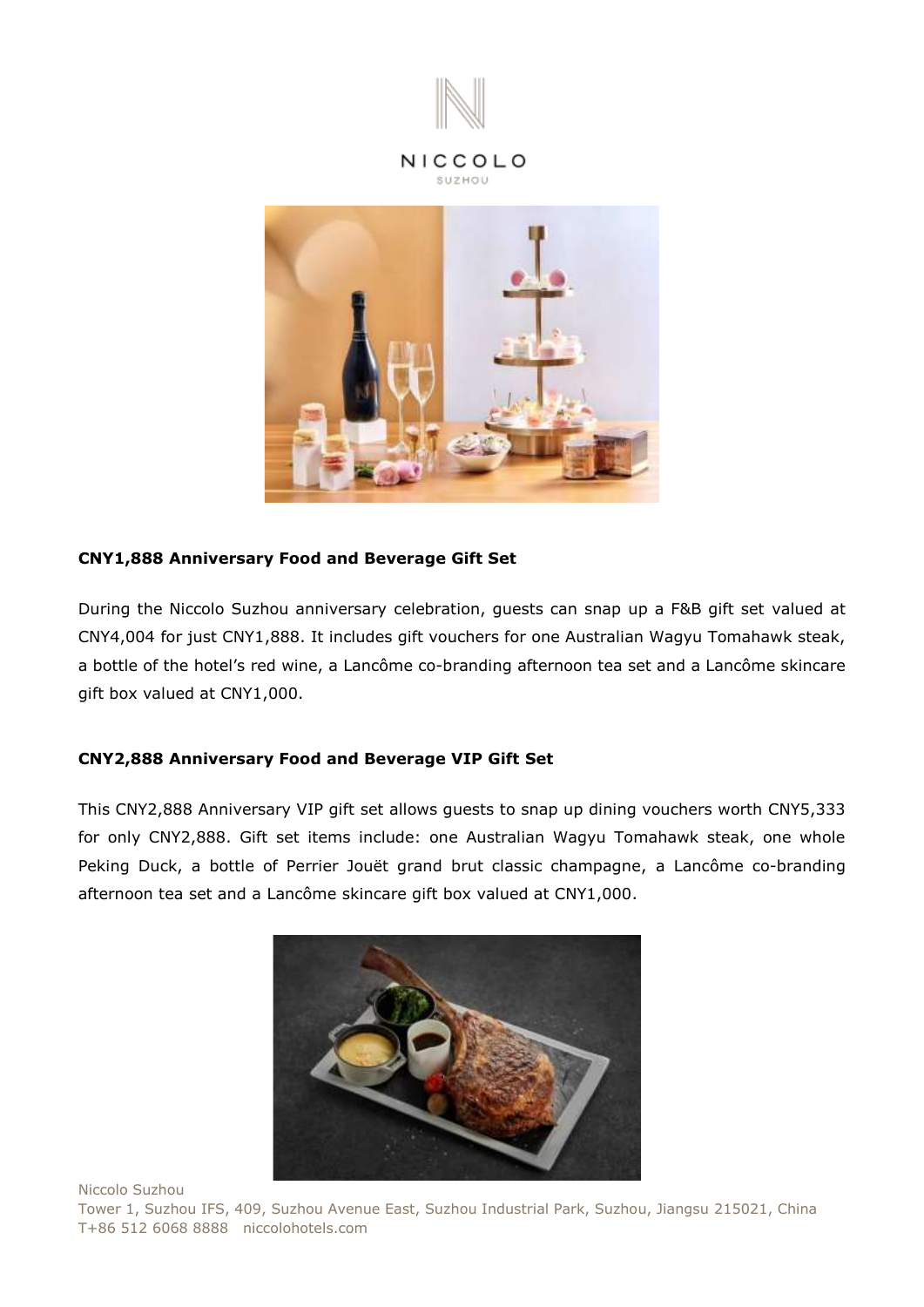

In the month of April, the hotel sincerely invites all fans and netizens to participate in its online one-year anniversary celebration activities. Niccolo Suzhou always aims to be the leader when it comes to contemporary chic lifestyles and to create effortlessly luxurious experiences for each individual. We are hopeful for the future and look forward to a speedy recovery from the pandemic further into this beautiful spring. Offering new encounters and timeless pleasures, Niccolo Suzhou will always be guests' first choice for accommodation and dining.

# **About Niccolo Suzhou NEW ENCOUNTERS. TIMELESS PLEASURES.**

Niccolo Suzhou features 233 spacious, chic and elegant guestrooms including 20 suites. Sky-high destination dining offers include Niccolo Kitchen, The Tea Lounge and BAR 115. The event spaces on the 116th floor make the perfect venues for various occasions, while the ultimate sanctuary of well-being and fitness on the 117th floor delivers an exquisite experience for the senses. For more information, visit [niccolohotels.com.](file:///I:/4%20-%20MARCOM/3.%20PR/3.%20Press%20Release/2021.4.16%20approve/Niccolo%20Suzhou%20features%20233%20spacious,%20chic%20and%20elegant%20guestrooms%20including%2020%20suites.%20Sky-high%20destination%20dining%20offers%20include%20Niccolo%20Kitchen,%20The%20Tea%20Lounge%20and%20Bar%20115.%20The%20event%20spaces%20on%20the%20116th%20floor%20make%20the%20perfect%20venues%20for%20various%20occasions,%20while%20the%20ultimate%20sanctuary%20of%20well-being%20and%20fitness%20on%20the%20117th%20floor%20delivers%20an%20exquisite%20experience%20for%20the%20senses.%20For%20further%20information,%20please%20contact%20your%20travel%20professional%20or%20visit%20niccolohotels.com.)

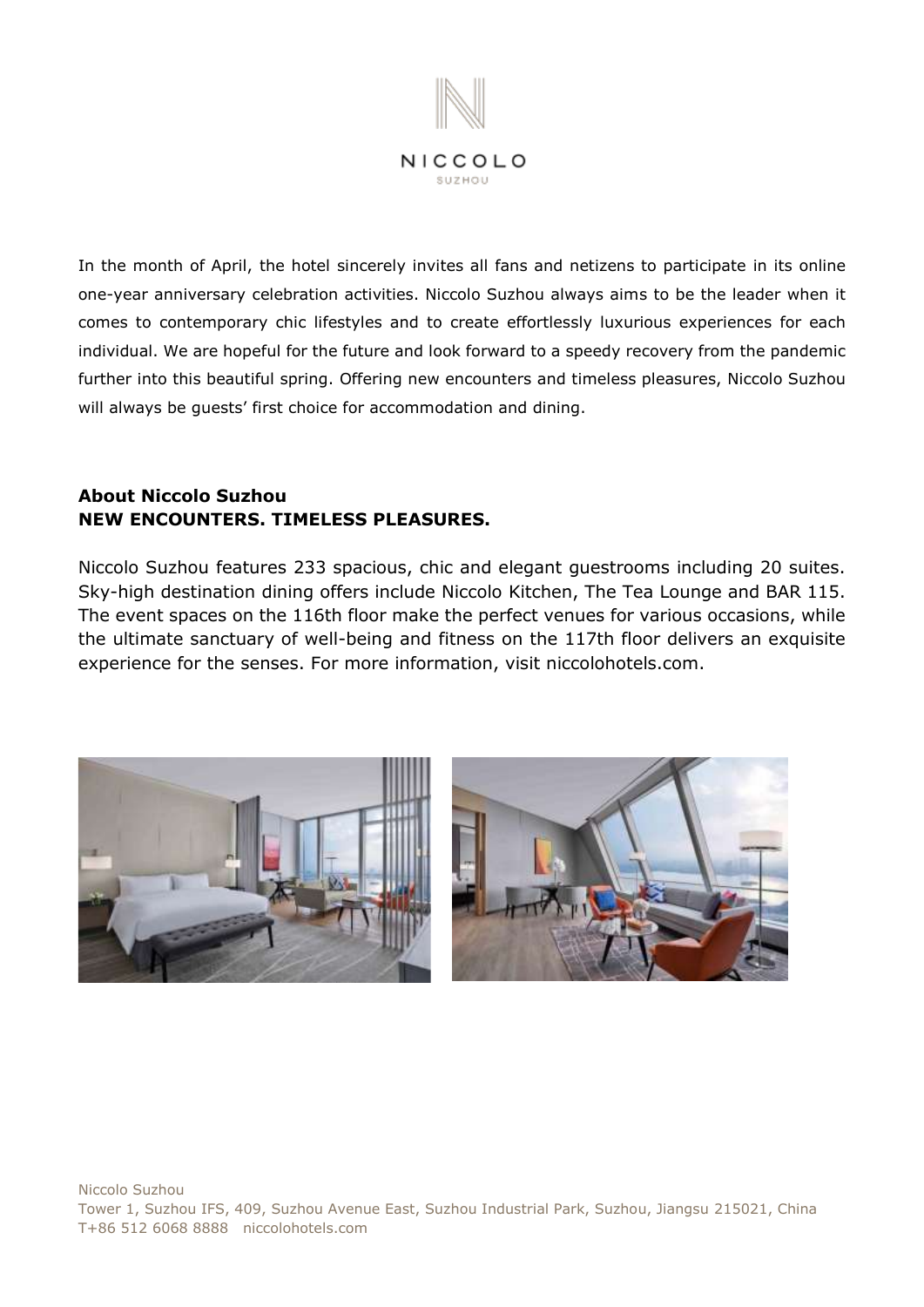



# **About GHA DISCOVERY**

Launched in 2010, GHA DISCOVERY is the world's largest loyalty programme for independent hotel brands, featuring more than 500 hotels, resorts and palaces across 35 brands. Members enjoy VIP recognition, thoughtful benefits and generous rewards at home or away. Recently the programme has evolved to include an additional tier and flexible paths to upgrade through nights/stays, eligible purchases or number of brands stayed, making it easier and faster for members to reach elite status. Unlike more traditional programmes, GHA DISCOVERY does not ask members to count points towards their next upgrade. Instead, members earn and spend DISCOVERY Dollars (D\$), an exclusive rewards currency. They also enjoy members-only Experiences curated by each hotel and have access to properties close to home, without a stay, through member-only Local Offers.

For more information about GHA DISCOVERY or to join, visit www.ghadiscovery.com or download the GHA DISCOVERY mobile app. Travellers can also connect with GHA DISCOVERY on Instagram and Facebook.

# **About Ultratravel Collection**

Niccolo Suzhou Tower 1, Suzhou IFS, 409, Suzhou Avenue East, Suzhou Industrial Park, Suzhou, Jiangsu 215021, China T+86 512 6068 8888 niccolohotels.com Ultratravel Collection brings together hotels of distinction for the discerning traveller. Its membership is reserved for the very best hotels and resorts in the world – genuinely